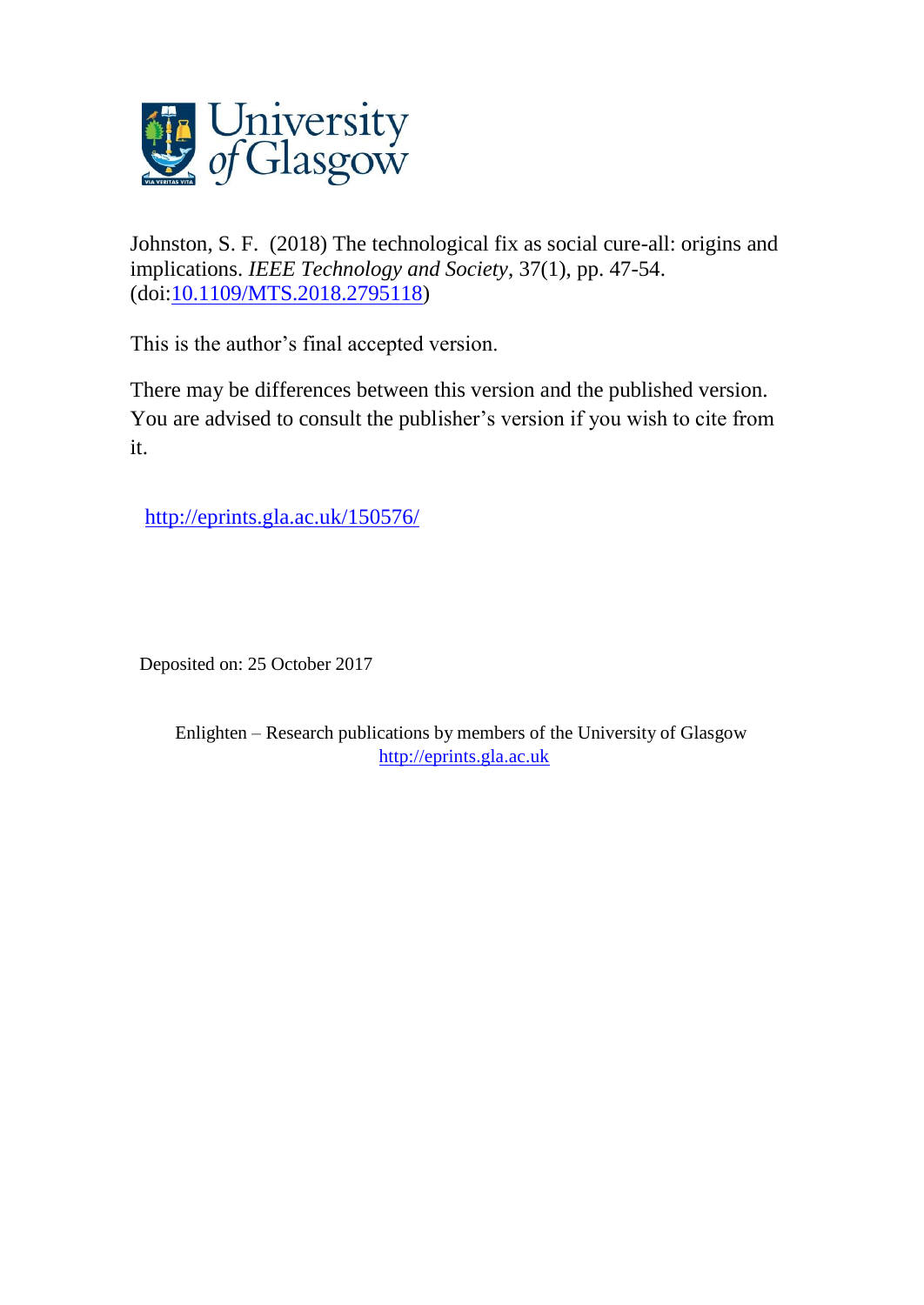# **The technological fix as social cure-all: origins and implications**

### **Introduction**

In 1966, a well-connected engineer posed a provocative question: will technology solve all our social problems? He seemed to imply that it would, and soon. Even more contentiously, he hinted that engineers could eventually supplant social scientists – and perhaps even policy-makers, lawmakers and religious leaders – as the best troubleshooters and problem-solvers for society [1].

The engineer was the Director of Tennessee's Oak Ridge National Laboratory, Dr Alvin Weinberg. As an active networker, essayist and contributor to government committees on science and technology, he reached wide audiences over the following four decades.

Weinberg did not invent the idea, but he gave it a memorable name: the "technological fix". This article unwraps his package, identifies the origins of its claims and assumptions, and explores the implications for present-day technologists and society. I will argue that, despite its radical tone, Weinberg's message echoed and clarified the views of predecessors and contemporaries, and the expectations of growing audiences. His proselytizing embedded the idea in modern culture as an enduring and seldom-questioned article of faith: technological innovation could confidently resolve any social issue.

Weinberg's rhetorical question was a call-to-arms for engineers, technologists and designers, particularly those who saw themselves as having a responsibility to improve society and human welfare. It was also aimed at institutions, offering goals and methods for government think-tanks and motivating corporate mission-statements [2].

The notion of the technological fix also proved to be a good fit to consumer culture. Our attraction to technological solutions to improve daily life is a key feature of contemporary lifestyles. This allure carries with it a constellation of other beliefs and values, such as confidence in reliable innovation and progress, trust in the impact and effectiveness of new technologies, and reliance on technical experts as general problem-solvers.

This faith can nevertheless be myopic. It may, for example, discourage adequate assessment of side-effects – both technical and social – and close examination of political and ethical implications of engineering solutions. Societal confidence in technological problem-solving consequently deserves critical and balanced attention.

#### **Faith in Fixes**

Adoption of technological approaches to solve social, political and cultural problems has been a long-standing human strategy, but is a particular feature of modern culture. The context of rapid innovation has generated widespread appreciation of the potential of technologies to improve modern life and society. The resonances in modern culture can be discerned in the ways that popular media depicted the future, and in how contemporary problems have increasingly been framed and addressed in narrow technological terms.

While the notion of the technological fix is straightforward to explain, tracing its circulation in culture is more difficult. One way to track the currency of a concept is via phrase-usage statistics. The invention and popularity of new terms can reveal new topics and discourse. The Google N-Gram Viewer is a useful tool that analyzes a large range of published texts to determine frequency of usage over time for several languages and dialects [3].

In American English, the phrase *technological fix* emerges during the 1960s and proves more enduring and popular than the less precise term *technical fix* (Figure 1).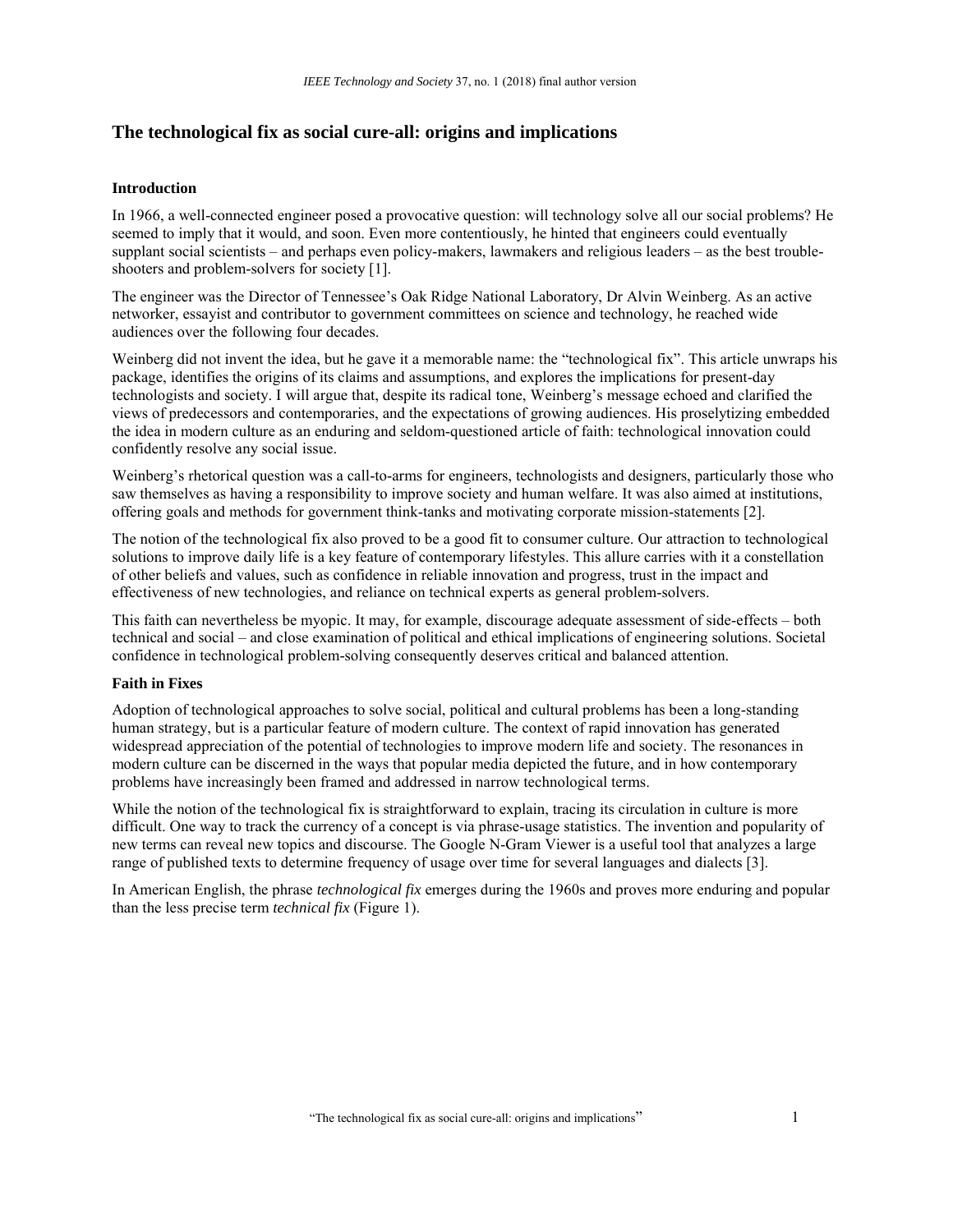

## **Figure 1. Modern problem-solving rhetoric: Usage of the terms (A) "technological solution", (B) "technological fix", and (C) "technical fix", according to Google n-gram analysis.**

We can track this across languages. In German, the term *technological fix* has had limited usage as an untranslated English import, and is much less common than the generic phrase *technische Lösung* ("technical solution"), which gained ground from the 1840s. In French, too, there is no direct equivalent, but the phrase *solution technique* broadly parallels German and English usage over a similar time period. And in British English, the terms *technological fix* and *technical fix* appear at about the same time as American usage, but grow more slowly in popularity. Usage thus hints that there are distinct cultural contexts and meanings for these seemingly similar terms. Its varying currency suggests that the term *technological fix* became a cultural export popularized by Alvin Weinberg's writings on the topic, but related to earlier discourse about technology-inspired solutions to human problems.

Such data suggest rising precision in writing about technology as a generic solution-provider, particularly after the Second World War. But while the modern popularization and consolidation of the more specific notion of the "technological fix" can be traced substantially to the writings of Alvin Weinberg, the idea was promoted earlier in more radical form.

### *The voices of technocracy*

Journalists after the First World War christened modern culture 'the Machine Age', a period that vaunted the mechanization of cities and agriculture, industrial efficiency, "scientific management" and, most of all, engineering solutions to modern problems [4]. Social progress became associated with applied science. Electric appliances, for example, extended productivity and leisure pursuits; radio entertained, educated, and united the nation; motor vehicles and aircraft provided a new mobility for at least a privileged few.

But praise of technological change was accompanied by criticisms of the imperfections of modern society, often by the same analysts. The longest-lived voices were members of a group initially called the Technical Alliance, and later Technocracy Inc. Although having no verifiable engineering training, Howard Scott became the Chief Engineer and persuasive spokesperson for the Alliance, which included General Electric engineer Charles Steinmetz, social philosopher Thorstein Veblen, and economist Stuart Chase. The group railed against the problems of waste, inefficiency and incompetence of industrialists and government leaders, and called for the application of "the achievements of science to societal and industrial affairs" [5]. They sought to collect reliable facts and to apply rational engineering principles to modern problems of all kinds.

The group is noteworthy in the way it boiled down popular ideas circulating among engineers for wider publics. Scott first reached audiences through a newspaper interview. He described how streetcar design had been improved to safeguard passengers, who often suffered injuries by falling from crowded running boards. Instead of relying on ineffective laws, policing and public education, Scott said, 'The engineers solved it easily. They built cars that didn't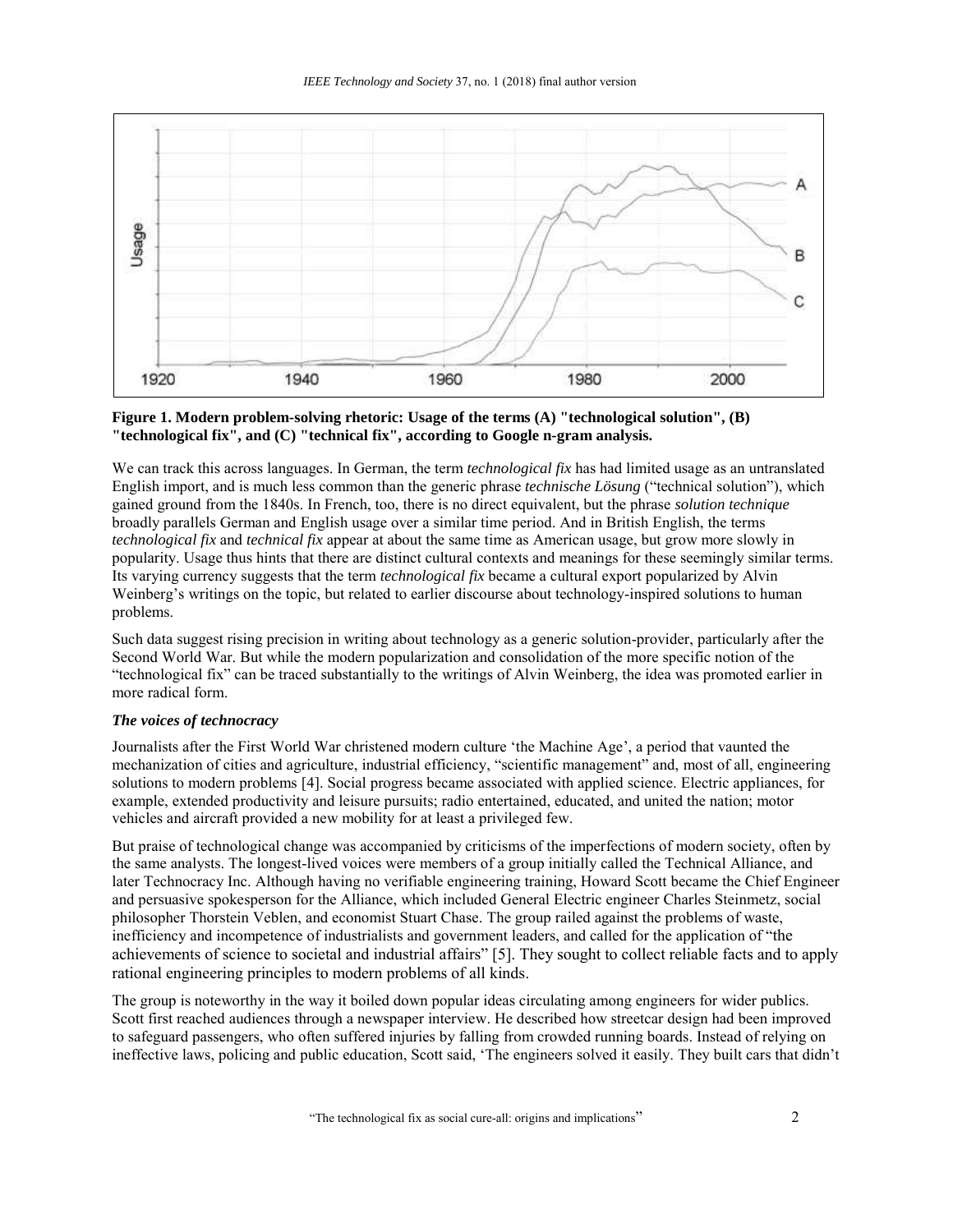have platforms" [6].

The tale communicated Scott's common-sense conviction that social measures could be rendered unnecessary by wise engineering. Streetcars with retracting steps and closing doors ensured that passengers could not harm themselves. The anecdote was so effective in describing the essence of technological fixes that it became a feature of Scott's speeches for the successor organization, Technocracy Inc and was reproduced as a graphic (Figure 2) on postcards and placards over the following eight decades [7]. His second-in-command, oil geologist Marion King Hubbert, featured similar examples in their *Technocracy Study Course*, which the organization updated into the twenty-first century [8].



**Figure 2. Graphic displayed at Technocracy Inc meeting halls and public exhibits from the 1930s [source: Technocracy Inc, courtesy of George Wright].** 

#### *Postwar recovery and optimism*

Though the technocrats were most prominent during the 1930s, they also found fresh audiences after the Second World War. Rallies and long-distance road cavalcades across North America carried their message about the power of technologies to transform society. Engineers and scientists comprised a significant fraction of their membership and audiences, including those who had worked on the Manhattan Project during the war and were now imagining applications of nuclear energy. Their inspiration was to apply rapid innovation to recalcitrant human problems that had outlasted the war (Figure 3).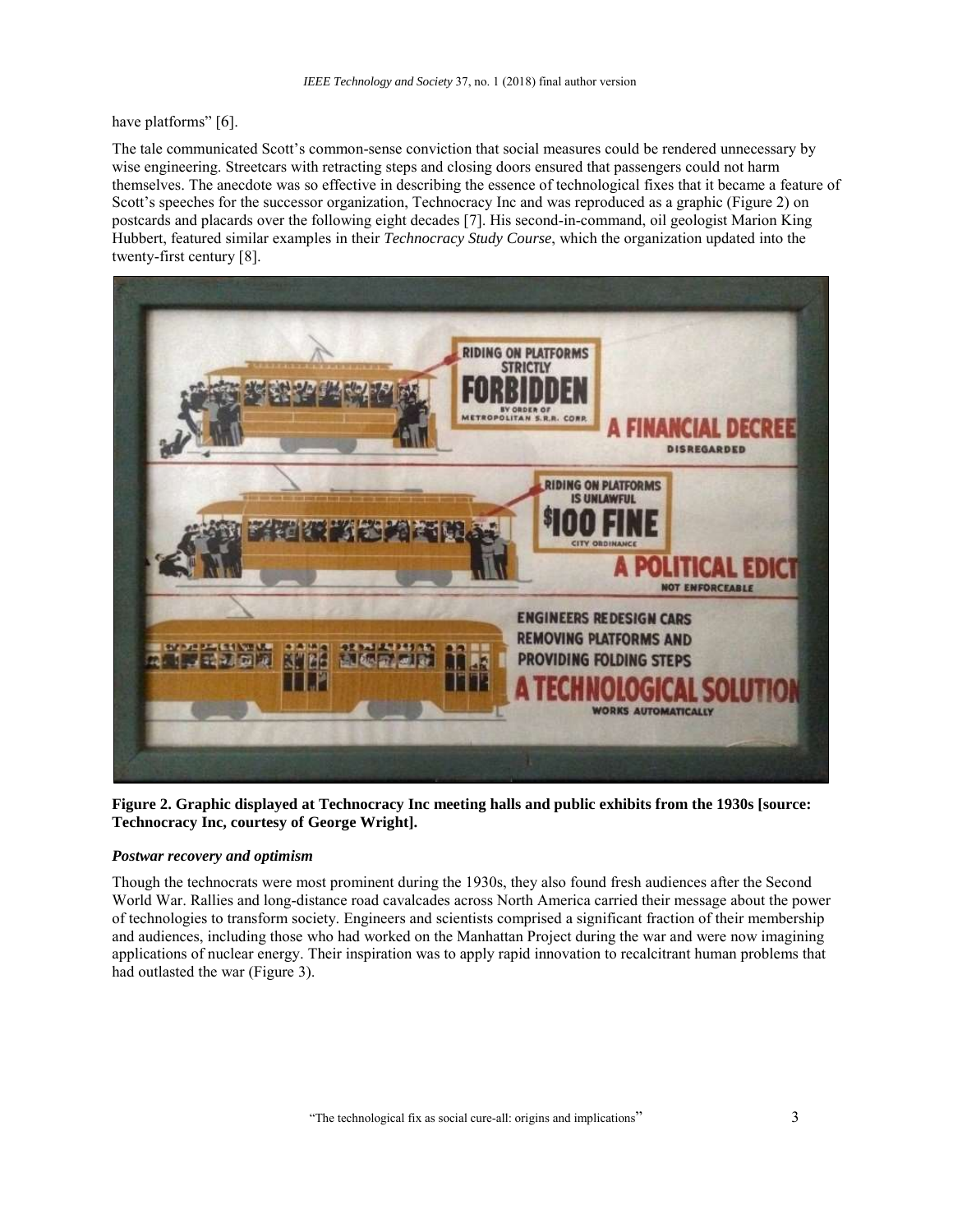

**Figure 3: Engineers and scientists as social problem-solvers [source:** *New York Herald Tribune***, 7 Aug 1945 (the day after Hiroshima), p.22]**

"The technological fix as social cure-all: origins and implications" 4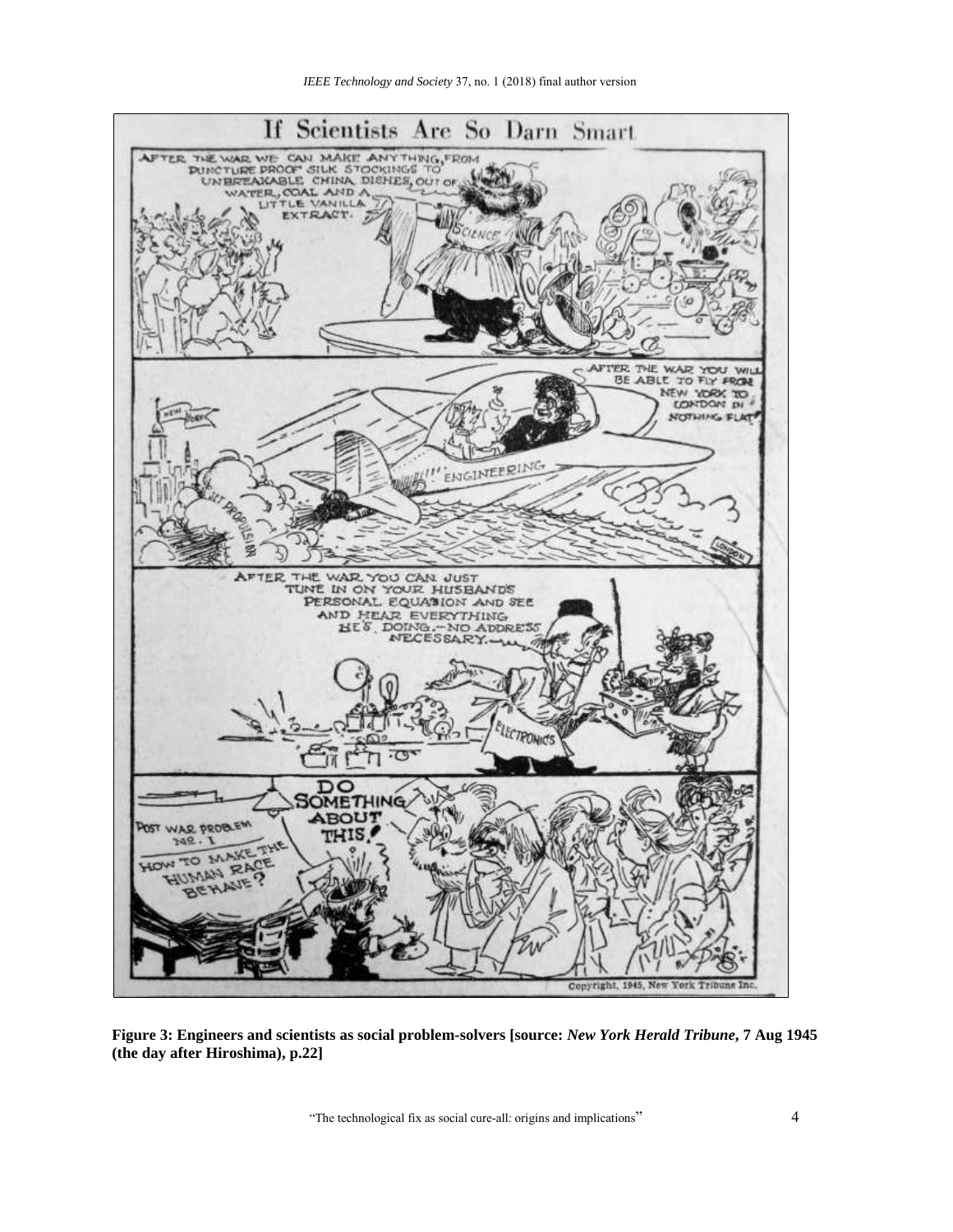Among them was Richard L. Meier (1920-2007, Figure 4), a wartime research chemist who turned to investigating technological solutions for postwar urban problems. He was a technological optimist who conceived sociotechnological systems to reduce inequity and yield wider societal benefits.

At least one contemporary reviewer identified "naïve rationalism" and "the spirit of technocratic speculation" in Meier's enthusiasms [9]. His work over subsequent decades was, however, the antithesis of the technocrats' casual claims as it carefully explored the political, economic, social and cultural dimensions of complex technological systems affecting urban and regional development [10].



# **Figure 4. Richard L. Meier c1965 [source: University of California, courtesy of Meier family]**

Other contemporary scientists supported similar views, some of whom – like Meier and Weinberg – joined the Federation of Atomic Scientists, a new organization seeking to guide beneficial applications of nuclear energy [11]. A sounding-board for Weinberg's ideas was Harvey Brooks, Dean of Engineering and Applied Physics at Harvard. Brooks, too, had participated in nuclear reactor design and had an interest in applying scientific expertise for societal benefit [12]. In an era of growing technological confidence, these hopeful analysts and their peers offered a rational route for societal improvement.

### *Weinberg's formulation: National Labs for societal problems*

Alvin Weinberg's optimism identified rational analysis and technological innovation as the key drivers of societal progress. He argued that it was "the brilliant advances in the technology of energy, of mass production, and of automation", not social systems or ideologies, that "created the affluent society" [13].

Weinberg (1915-2006, Figures 5 and 6) focused his postwar career on the design, applications and wider implications of nuclear reactors, becoming Director of the Oak Ridge National Laboratory (ORNL) in 1955. His high-profile position allowed Weinberg to represent not just the nascent field of nuclear engineering, but also the closer integration of technological innovation with the goals of modern American society [14]. His networking provided him with experience as a senior administrator in the new environment of publicly funded engineering in the national interest, and insights about the new scale and societal implications of "big science", a term he popularized [15].

As Weinberg later recalled,

I began to look upon nuclear energy as a symbol of a new technologically oriented civilization – the ultimate "technological fix" that would forever eliminate quarrels over scarce raw materials. I coined the phrase "technological fix" to connote technical inventions that could help resolve predominantly social problems….

So closely was he identified with the concept that Weinberg later characterized his career as that of a "technological fixer" [16].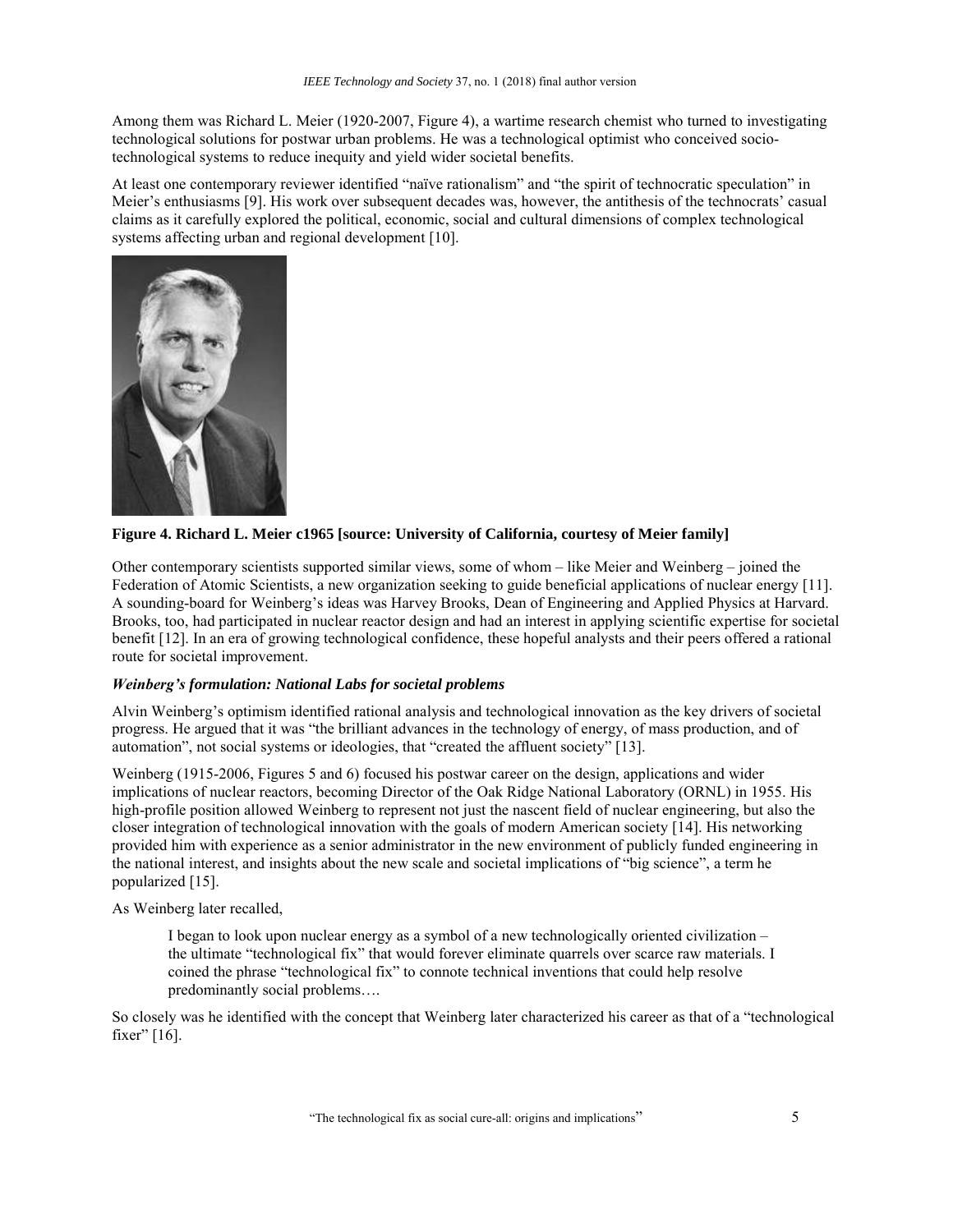

#### **Figure 5: Alvin Weinberg teaching at the Oak Ridge Institute for Nuclear Studies, 1946. Courtesy of ORNL.**

Weinberg's cogent articles did not present the polemics of an interwar technocrat. He was cautious not to reveal his own political views, and avoided blaming politicians and economists for societal imperfections. Instead, Weinberg packaged the concept of the technological fix in a form that invited responses from policy-makers.

Weinberg's examples of technological fixes ranged from common-sense solutions to provocative examples that seemed to lie on an ethically slippery slope. His easy-to-accept cases included consumer campaigner Ralph Nader's contention that engineering safer cars might provide quicker reduction of traffic deaths than trying to change driving behaviors. Similarly, he argued that cigarette filters were obviously better than legislation or health education campaigns to convince smokers to give up cigarettes. But Weinberg also offered more uncomfortable illustrations, for example the notion of providing free air conditioners to literally cool down urban tensions in American cities of the late 1960s, or the benefits of intra-uterine devices (IUDs) to limit family size and economic deprivation [17].

As a member of government policy panels during the Eisenhower, Kennedy, and Johnson administrations, Weinberg gained the ears of legislators. Besides the air-conditioning of slums, he lobbied for a wall between North and South Vietnam to limit enemy incursions and thus scale down the war, although he quickly labelled it an "amateurish notion" after feedback from his peers [18]. Weinberg disclaimed other ideas – notably the general provision of *soma*  pills to relieve unhappiness, as portrayed in Aldous Huxley's *Brave New World*, to suggest there were limits to how far technological fixes should go. He adapted to his audiences, being circumspect about the feasibility of technological fixes when writing for experts in the social sciences but optimistic when preaching to classes of engineering graduates.

For legislators and the 1968 Presidential candidates, Weinberg proposed a national strategy founded on technological fixes. He argued that the expertise in physical science and engineering marshalled at National Labs since the war could be reoriented to solve predominantly social problems. The "neat trick", he confided to Harvey Brooks, was that "social problems could be converted into technological problems" [19]. With national oversight, he suggested, technological analysis and problem-solving could trump traditional social, political, economic, educational, and moral approaches.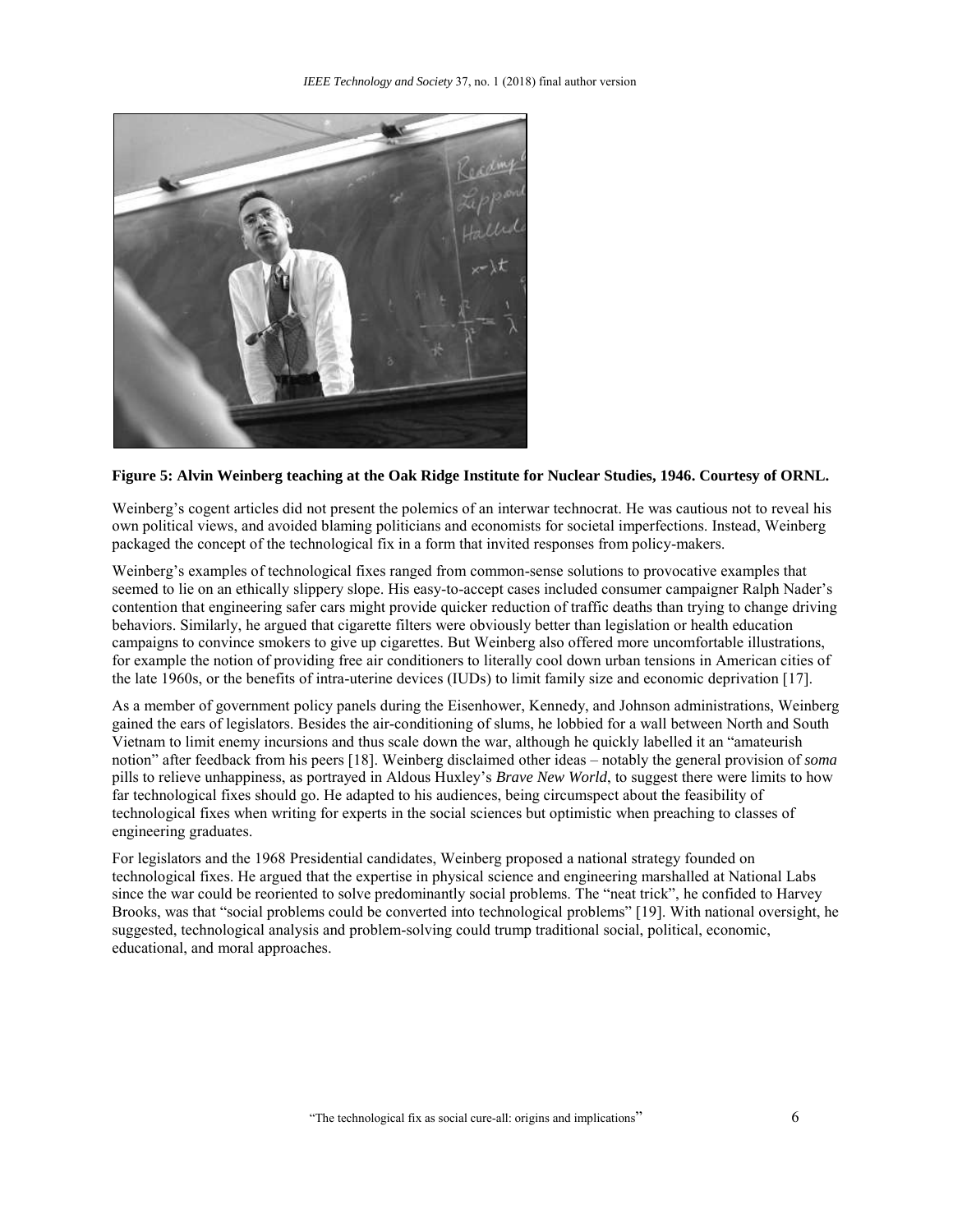

### **Figure 6. Alvin Weinberg in Washington, late 1960s. Courtesy of ORNL and the Howard H. Baker Jr Center for Public Policy, University of Tennessee.**

#### **Popular Confidence in Technological Fixes**

Influenced by campaigners such as Scott, Meier and Weinberg, popular support for technological solutions was particularly strong in the decades after the war.

For Weinberg the Manhattan Project represented the paradigm technological fix, in which a powerful technology neutralized enemy aggression and bypassed diplomatic negotiation and political alliances. Similarly, he credited the H-bomb as a technological solution to the problem of war that did not require changing human nature.

For Meier and Weinberg, postwar planning had provided evidence that rationalized housing, transport and communication networks could quickly improve the quality of life in cities under any political system. Nascent nuclear energy projects also channeled the promise of new technology to transform societies. During the Atoms for Peace initiative of the mid-1950s, for example, atomic energy was forecast as a means of irradiating food to avoid spoilage, desalinating seawater to irrigate deserts and increase food production, and supplying low-cost electrical power to boost economies [20].

Over the following decade, the successes of major technological projects provided confidence in engineering ingenuity to achieve ambitious goals. The space race addressed seemingly insoluble technical challenges and, as trumpeted by NASA, its contractors and media sources, spun off associated technologies for consumer benefit [21]. Urban planners supported regeneration projects in which reconfigured infrastructure would transform social life, such as implementing expressway networks in lock-step with urban renewal. Supporting these enthusiastic forecasts was a widespread but seldom interrogated popular faith in the link between technological and social progress, as well as underlying belief in technological determinism and the inevitability of social adaptation to innovation.

Even more widely accepted examples of technological fixes were to be found in technologies applied to health and wellbeing. In a period of unprecedented access to inexpensive food, scientific nutrition was popularized by via overthe-counter vitamin supplements and diet aids [22]. Such fixes, argued supporters, could correct for unbalanced dietary regimes, hectic lifestyles, inexpert cooking, lack of will-power or low income [23]. Perhaps the most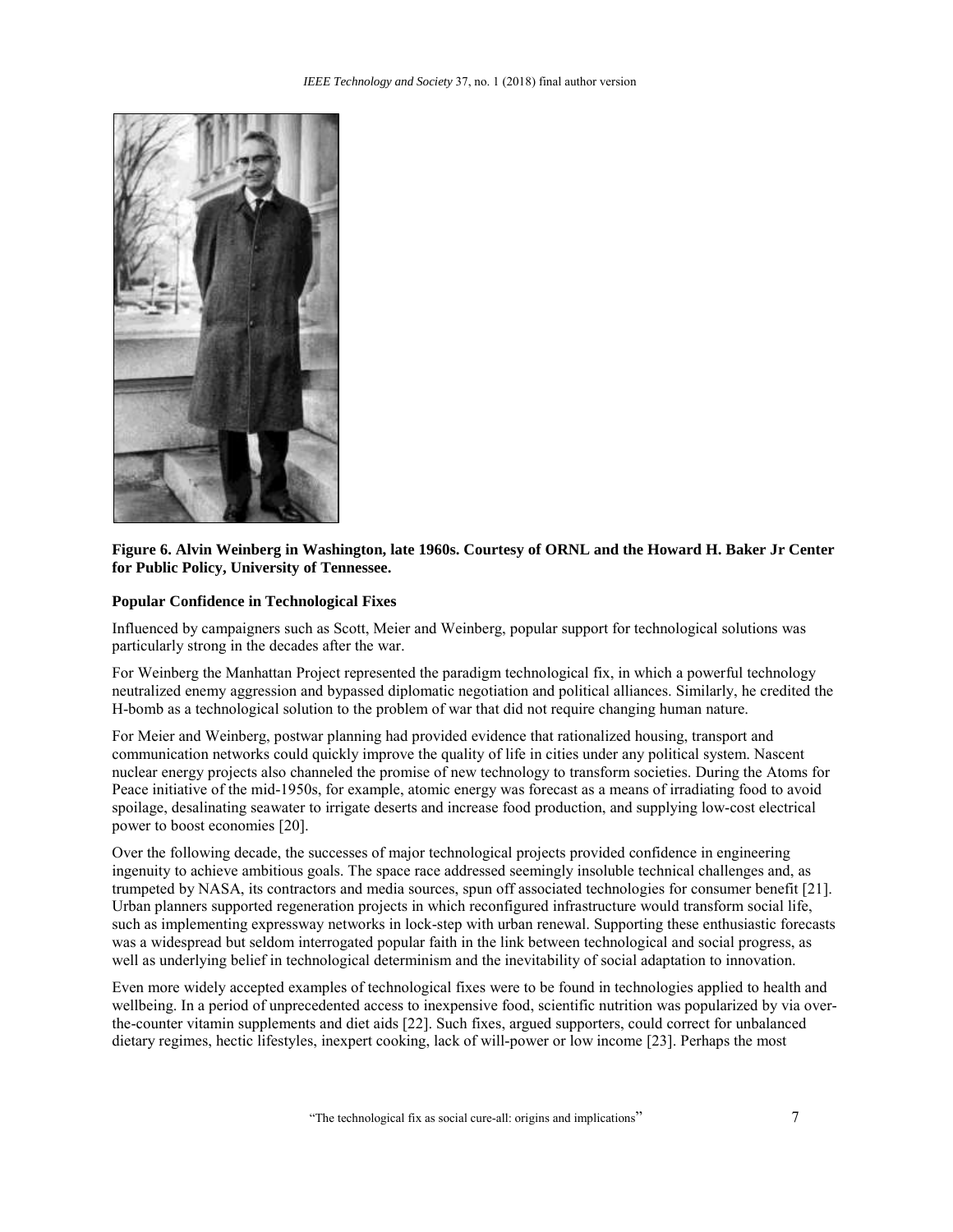dramatic of technological fixes for lifestyle and diet-induced illness was the heart transplant, first trialed to public acclaim during the late 1960s, and hopes for artificial hearts [24].

More recently, software technologies have been embraced by consumers as even more seductive ways to supplement personal skills, improve efficiency, and empower lifestyles – a marketing philosophy dubbed "solutionism". By sidestepping traditional forms of education, self-motivation, skills-development or political action, such software solutions are technological fixes in precisely the form defined by Weinberg [25].

### **Institutional Confidence in Fixes**

Technological fixes also remain popular for organizations and government as solutions to novel and acute problems today. A couple of broad issues can suggest prevalent attitudes.

A first domain is resolution of environmental problems. As environmental concerns rose from the late 1960s, with growing attention to air and river pollution, oil-tanker spills, and fears about nuclear waste, technological quick fixes were proposed as timely and reassuring solutions. Current options include oil-digesting microbes to deal with spills and industrial waste, biodegradable packaging, biotechnologies for fuel production and schemes for addressing anthropogenic climate change via geo-engineering [26].

A second domain of problems attracting technology-dominated responses is terrorism. As airplane hijackings proliferated during the early 1970s, and more varied threats were identified after 2000, technologists responded with imaginative solutions ranging from low-tech lockable cockpit doors, to technologies monitoring internet communications, to materials-detecting and body-scanning systems. In the tradition of technological fixes, these hardware solutions are rapid responses to events that have relatively complex social, political or economic roots [27].

### **Quandaries and Implications of Technological Fixes**

Such examples suggest support for the notion of technological fixes by large companies, governments and the general population, as much as by engineers themselves [28]. But alongside unreflective acceptance of clever technological solutions for urgent problems, there is evidence of growing societal concerns about some aspects of technological fixes. Such concerns deserve to refocus the discussion begun by Weinberg fifty years ago.

Critical assessments of technological fixes have variously identified reliance on technological solutions as evidence for inadequate engineering practice, failures of government policy, or outcomes of modern consumerism. These concerns suggest that technological fixes have important implications for shared social values, the wellbeing of wider publics, and the social role of engineers. In short, technological fixes have cultural, ethical and political dimensions.

### *Cultural losses of faith in technology*

Like expressions of technological faith, critiques of technology have grown around particular examples. As early as the 1960s, opponents of the Vietnam War cited the impotence of high-technology military systems against the guerilla methods of a resourceful enemy [29]. If high technology can be negated by such social and political opposition, this seemed to suggest, why should technological fixes be trusted as a panacea for social and political problems?

For urban audiences over the same period, nuclear technologies were increasingly cited as inherently dangerous. For growing numbers, the field represented a failure of government-managed safety certification procedures and a secretive industry. Similarly the chemical industry, which had once been praised for technological fixes such as DDT to kill agricultural pests and assure high crop yields, was now criticized as the source of widespread ecological damage [30]. Such technological criticism in America was pointed to catastrophes such as super-tanker spills [31] as representative of decision-making that prioritized the global petrochemical economy. And while human health remained the domain of technological fixes evincing the most widespread optimism, some topics raised growing disquiet among consumers. Among them was an entirely new field for technological fixes: genetic engineering to design foods that could be longer-lasting or more nutritious (but not necessarily tastier), or to cure inherited illnesses or extend human choices (but also introducing myriad moral questions alongside these new powers). Such cases were cited to argue that technological solutions streamlined analysis, prioritized economic, corporate or consumer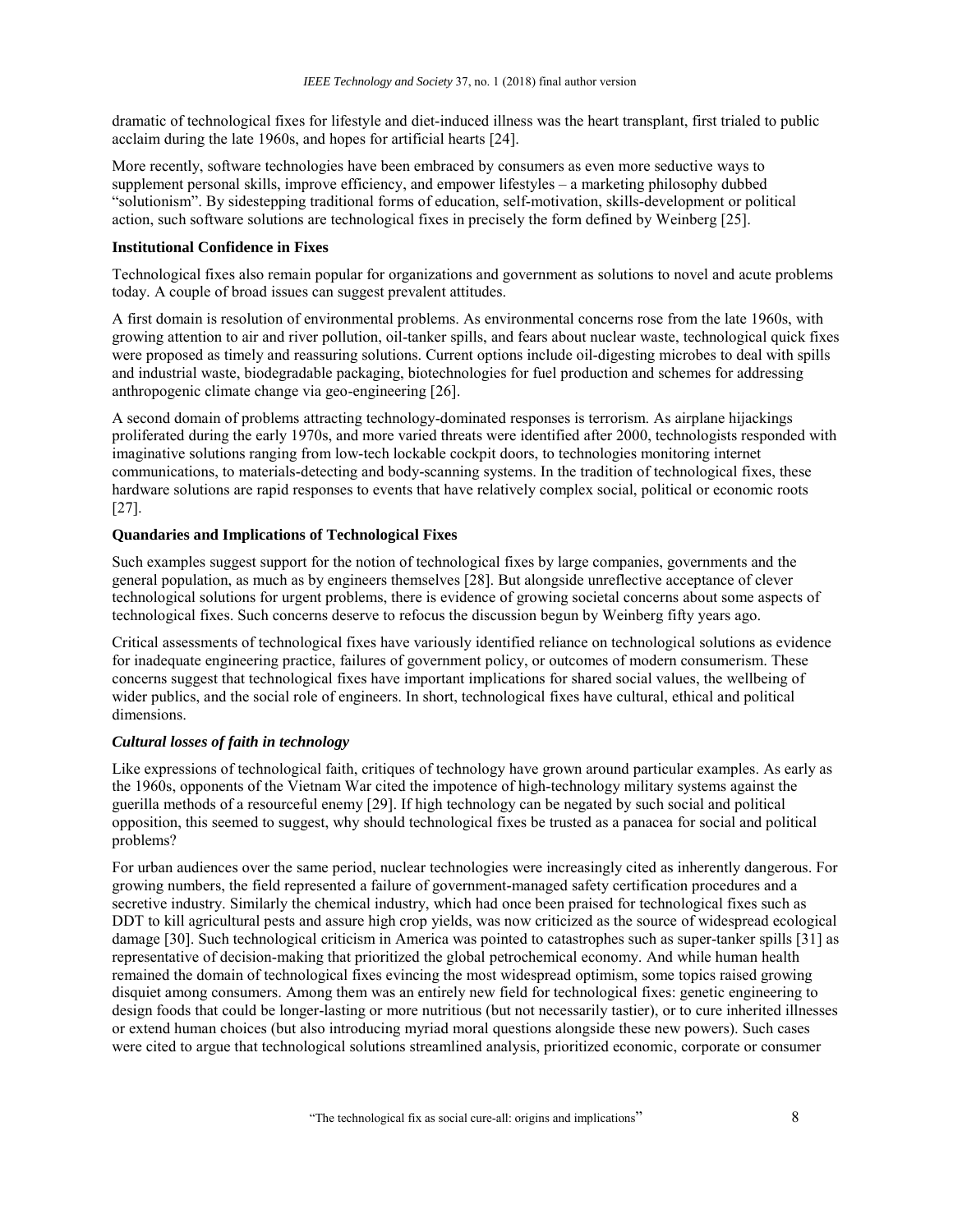interests rather than wider benefits, and under-estimated societal side-effects.

### *Ethical implications*

Early scholarly criticisms of Alvin Weinberg's notions criticized them as naively confident about the outcomes of science ("scientistic") and tending to narrowly define the complexity of problems ("reductionistic") [32]. Because of its exaggerated attention to measurable outcomes, rational decision-making carries additional philosophical and ethical dimensions. This confidence in positivism prioritizes confidence in quantitative evidence, and necessarily devotes less consideration to aspects of human values that cannot be counted.

The focus on outcomes also identifies the link between technological fixes and utilitarian ethics, in which the goal is to maximize positive consequences ("the greatest good"). This ethical framework works well for purely engineering problems, but can disfavor groups or environments that are not identified as the intended beneficiaries ("the greatest number"). There are other ethical alternatives for judging responsible innovation: notably duty-based ethics (deontology) and virtue ethics, which instead focus on rights and on personal behaviors, respectively.

The narrowing of analytical dimensions (reductionism) is particularly dangerous when problem-solving relies on technological fixes: how can we adequately assess whether a solution satisfies the unvoiced or inexpressible wishes of all those affected? The problem becomes acute when we consider communities, species and environments without a voice.

Philosopher Arne Naess criticized such ethical implications of relying on technological solutions. He argued that popular enthusiasm for such fixes tended to prioritize the status quo, i.e. the interests of current ways of life, and particularly current socio-economic conditions and interests. Naess argued that technological fixes carried cultural presuppositions about what was "reasonable", and consequently framed problems narrowly. They generally underestimate the scale and nature of socio-technical problems and the potency and side-effects that engineering solutions can offer. Naess called short-term environmental attentions and technologically-oriented solutions *shallow ecology*, and offered his own *deep ecology* approach in its place. Naess's alternative analysis sought to consider social, cultural and technological solutions in tandem, and identified technological fixes as simplistic and inadequate [33].

Along the same lines, economist Ernst Schumacher defined *appropriate technology* as morally responsible innovation that takes equal account of local social needs, resources, labor, and skills in ways that most technological fixes do not. He argued that popular engineering criteria such as efficiency, elegance, and versatility could work against creating a genuinely sustainable sociotechnical system. Schumacher sometimes referred to his approach as "Buddhist economics", in the sense of incorporating moral and social values into modern systematic problemsolving in much the way that some eastern theologies did [34].

For an even wider range of theorists, the technological fix was portrayed as hubris, or excessive confidence, regarding human abilities to adequately understand and manage society and nature through rational means. As a "band-aid" solution to problems involving sophisticated systems, technological fixes were argued to both underestimate and inadequately solve complex problems. Philosopher Alan Drengson, for example, explored the moral values and religious underpinnings of these wider critical perspectives [35]. He argued that technological fixes were too often short-term and incomplete, and consequently could camouflage the ultimate sources of larger problems and the nature of genuinely satisfactory solutions.

#### *The role of engineers in democratic society*

The faint voices of the beneficiaries – and potentially victims – of technological fixes are of some concern. For Howard Scott's technocrats, engineers were expected to replace inexpert policy-makers, politicians, and economists by a "technate", or technological government. For Weinberg, government-assigned teams of engineers would assume responsibility for addressing social problems for the national good. For Meier, the process of directing technical solutions was envisaged as cooperation between engineers and communities, but ultimately guided by those with expert knowledge.

Such management by elites might be assessed and even voted upon by wider audiences, but this consultative process to some extent undermines the special role of technological competence in such a rational society. The effects of public participation in engineering solutions raised mixed feelings for Alvin Weinberg, who observed that some of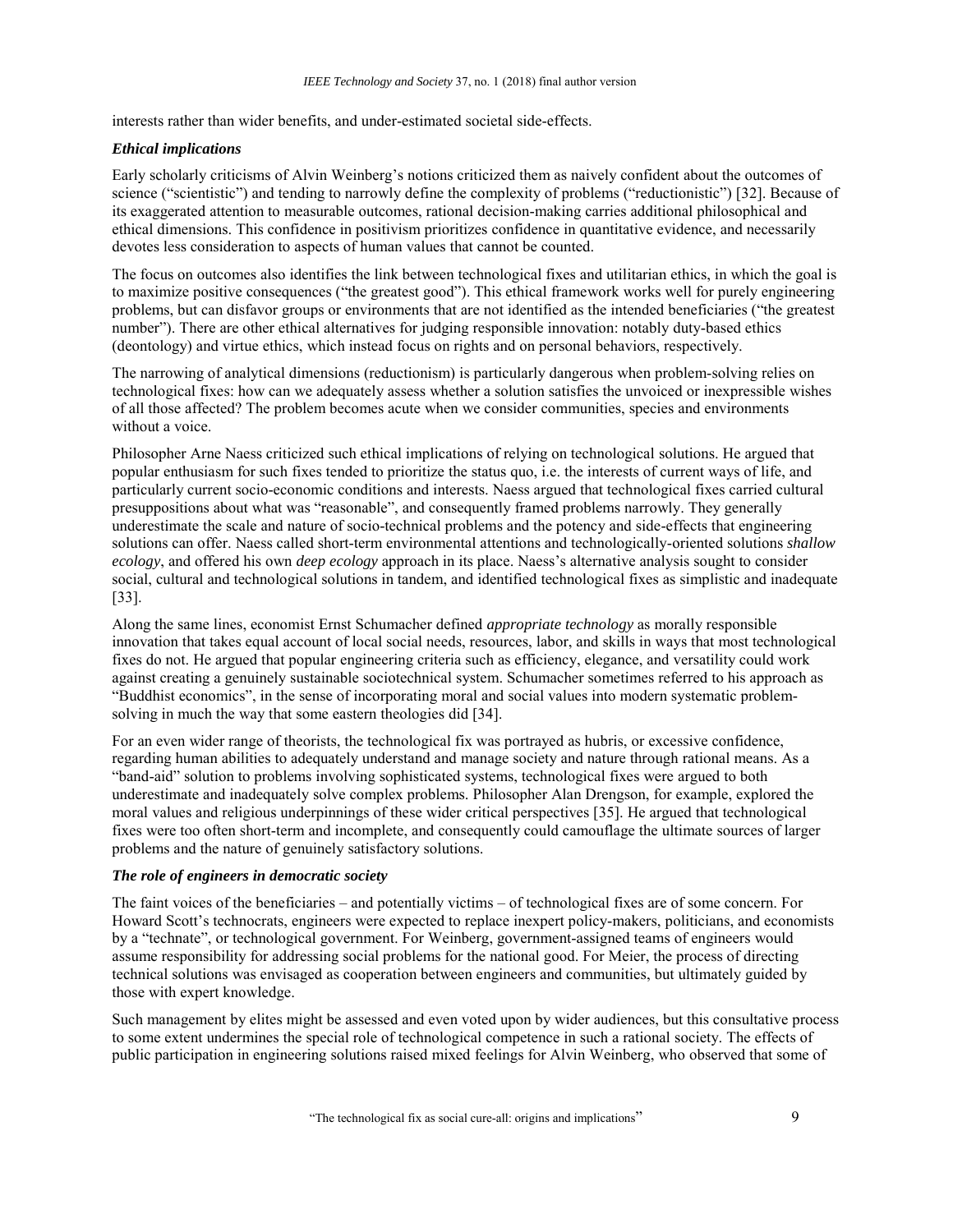his technological solutions were unlikely to succeed in a liberal democracy, and that "nuclear energy seems to do best where the underlying political structure is elitist" [36].

The same issues may disempower communities or individual consumers who opt for technological fixes. They may fail to identify how the "problem" and "solution" have been framed by the designers, companies, governments or media sources who promote them. As a result, the "solutions" they are offered may be shallow or off-target, and reproduce undiscerning cultural values.

Engineers consequently have important responsibilities regarding technological fixes. Designers need to pay close attention to the scope of their analysis and longevity of their solutions. They must consider not just the intended beneficiaries (e.g. customers, clients, funders) but also non-beneficiaries and "externalities" (e.g. marginal social groups, future generations, other species, and distant environments). Most importantly, they should recognize that complex modern societies incorporate multiple values and forms of expertise. Modern problems cannot be reduced to mere engineering solutions over the long term; human goals are diverse and constantly changing.

#### **References**

 $\overline{a}$ 

[1] A. M. Weinberg, "Will Technology Replace Social Engineering?," Fifteenth Annual Alfred Korzybski Memorial Lecture, 29 Apr 1966 (Harvard Club of New York: Institute of General Semantics).Weinberg's second speech on the topic was more cautiously titled, and was reprinted in numerous journals and magazines and widely anthologized in university texts: "Can Technology Replace Social Engineering?," University of Chicago Alumni Award speech, 11 Jun 1966.

[2] E.g. Stewart Brand, *The Media Lab: Inventing the Future at MIT* (New York: Viking Penguin, 1987).

[3] [https://books.google.com/ngrams,](https://books.google.com/ngrams) consulted June 26, 2017; J. -B. Michel et al., "Quantitative Analysis of Culture Using Millions of Digitized Books," *Science* 331, no. 6014 (2011).

[4] See R. G. Wilson, D. H. Pilgrim, and D. Tashjian, *The Machine Age in America 1918-1941* (New York: Brooklyn Museum/Harry N. Abrams, 1986); R. Banham, *Theory and Design in the First Machine Age* (Cambridge, MA: MIT Press, 1980).

[5] Technical Alliance, "The Technical Alliance: What It Is, and What It Proposes," (New York 1918). See also W. H. G. Armytage, *The Rise of the Technocrats: A Social History* (Milton Keynes: Routledge, 1965).

[6] Charles H. Wood, "The Birth of the Technical Alliance," *New York World*, 20 Feb 1921.

[7] Sean F. Johnston, "Technological Parables and Iconic Imagery: American Technocracy and the Rhetoric of the Technological Fix," *History and Technology* 33 (2) (2017): 196-219.

[8] M. King Hubbert, "Lesson 22: Industrial Design and Operating Characteristics," in *Technocracy Study Course*  (New York: Technocracy Inc, 1945, pp. 242-68.

[9] Paul A. Baran, "Review of Meier, Richard L, *Science and Economic Development: New Patterns of Living*," *American Economic Review*, no. 47 (6) (1956): 1019-21, p. 1021.

[10] See, for example, Richard L. Meier, *Modern Science and the Human Fertility Problem* (New York: Wiley, 1959); *Planning for an Urban World: The Design of Resource-Conserving Cities* (Cambridge MA: MIT Press,

1974); "Late-Blooming Societies Can Be Stimulated by Information Technology," *Futures* 32, no. 2 (2000).

[11] See Donald A. Strickland, *Scientists in Politics: The Atomic Scientists Movement, 1945-46* (Lafayette: Purdue University Studies, 1968).

[12] E.g. Harvey Brooks, "The Evolution of U.S. Science Policy," in *Technology, R&D, and the Economy*, ed. L. R. Bruce, C. E. Barfield (Washington DC: Brookings Institution, 1996).

[13] A M. Weinberg, "Can Technology Replace Social Engineering?," *Bulletin of the Atomic Scientists* 22, no. 10  $(1966):4-7, p.5.$ 

[14] Sean F. Johnston, *The Neutron's Children: Nuclear Engineers and the Shaping of Identity* (Oxford: Oxford University Press, 2012).

[15] A. M. Weinberg, *Reflections on Big Science* (Cambridge: MIT Press, 1967).

[16] A. M. Weinberg, *The First Nuclear Era: The Life and Times of a Technological Fixer* (New York: AIP Press,

"The technological fix as social cure-all: origins and implications" 10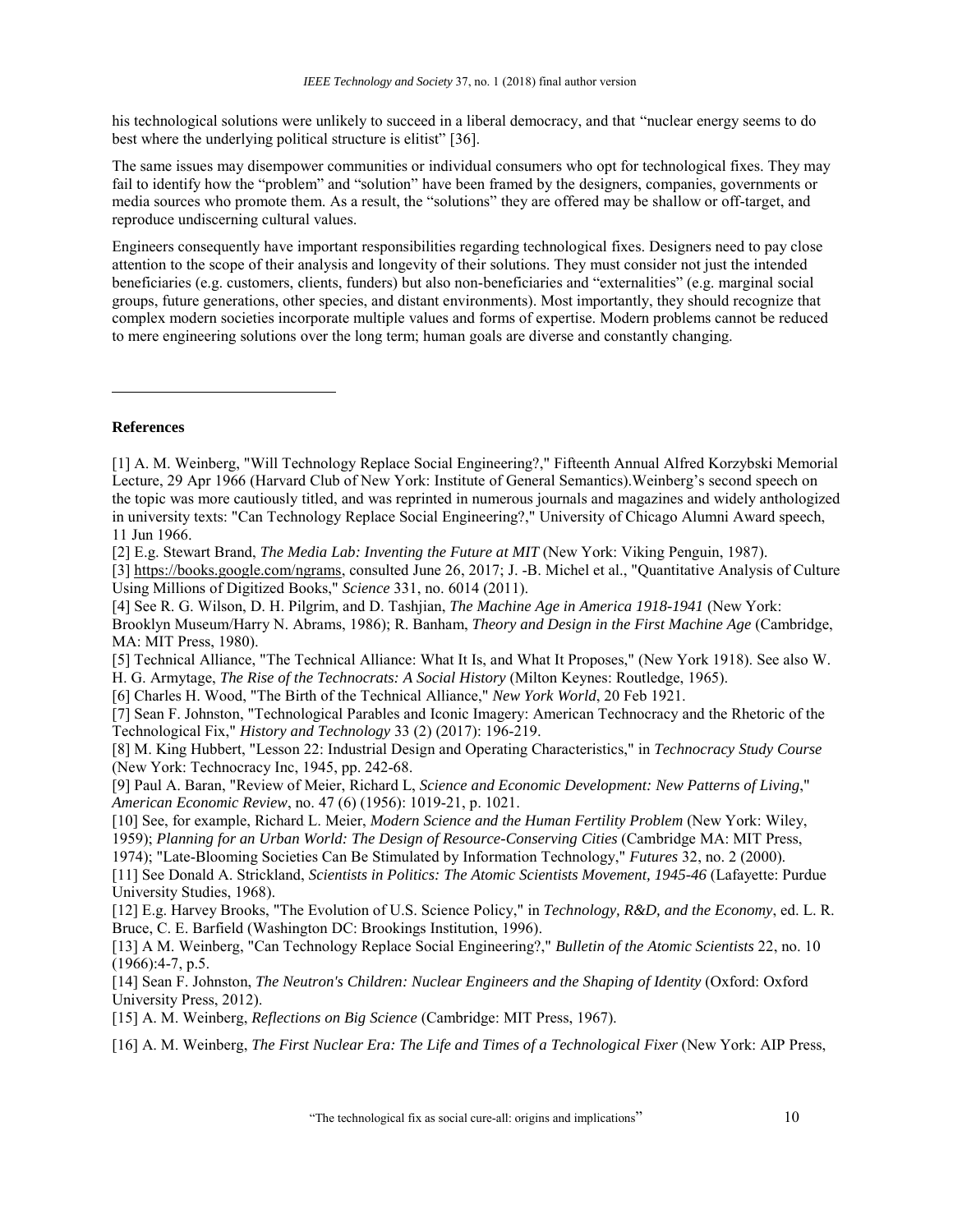1994), p.150. On the gestation of his ideas, see Sean F. Johnston, "Alvin Weinberg and the Promotion of the Technological Fix," *Technology and Culture* 59, no. 2 (2018, forthcoming).

 $\overline{a}$ 

[17] A. M. Weinberg, "Can Technology Replace Social Engineering?," *Bulletin of the Atomic Scientists* 22, no. 10 (1966): 4-7 p.7.

[18] A. M. Weinberg and J. C. Bresee, "On the Air-Conditioning of Low-Cost Housing," Weinberg archives, Children's Museum of Oak Ridge (CMOR) Cab 5 Drawer 4, Chron 1968-1 (1968); Weinberg to J. S. Foster Jr, letter, 7 Mar 1967, CMOR Cab 5 Drawer 4, Chron 1967-1. As Weinberg realized, his Vietnam wall – like Hadrian's Wall across northern Britain, the Great Wall of China, the Berlin Wall and Donald Trump's proposed Mexican wall – is a technological fix for controlling population movements.

[19] A. M. Weinberg, "Social Problems and National Socio-Technical Institutes," Applied Science and Technological Progress: A Report to the Committee on Science and Astronautics, US House of Representatives, By the National Academy of Sciences (1967): 415-34; Weinberg to H. Brooks, letter, 17 Jun 1966, CMOR Cab 5 Drawer 4, Chron 1966-2.

[20] Stephen L. Del Sesto, "Wasn't the Future of Nuclear Energy Wonderful?," in *Imagining Tomorrow: History, Technology, and the American Future*, ed. J. J. Corn (Cambridge MA: MIT Press, 1986): 58-76.

[21] For a nuanced account of the socio-political context of spaceflight, see Walter A. McDougall, *The Heavens and the Earth: A Political History of the Space Age* (Baltimore: Johns Hopkins University, 1985).

[22] On the enrichment of staple foods with vitamins, see M. Ackerman, "The Nutritional Enrichment of Flour and Bread: Technological Fix or Half-Baked Solution," in *The Technological Fix: How People Use Technology to Create and Solve Problems*, ed. L. Rosner (New York: Routledge, 2004): 75-92. A more recent example is "golden

rice" bioengineered to produce beta-carotene as a technological fix for malnutrition from vitamin deficiency. [23] The socio-technical system of preserving, transporting and consuming frozen foods, for example, was largely a post-Second World War development involving new technologies (notably refrigeration and microwave-cooking) co-evolving with social and cultural changes (e.g. declining proportion of primary home-makers and rise of convenience foods) [C. P. Mallet (ed.), *Frozen Food Technology* (London, 1993)]. Dietary aids included a rapidly expanding variety of over-the-counter products to increase metabolism, reduce appetite or fat absorption, and exercise machines to burn calories [T. Maguire and D. Haslam, *The Obesity Epidemic and Its Management* (London: Pharmaceutical Press, 2009)].

[24] Shelley McKellar, "Artificial Hearts: A Technological Fix More Monstrous Than Miraculous?," in *The Technological Fix: How People Use Technology to Create and Solve Problems*, ed. Lisa Rosner (New York: Routledge, 2004): 13-30. Other technological fixes for health include gastric bands and liposuction.

[25] E.g. "technology-enhanced learning" and "technology-mediated communication" are growing industries, and the Apple slogan "there's an app for that" offers software solutions for human needs.

[26] E.g. F. H. Chapelle, "Bioremediation of Petroleum Hydrocarbon-Contaminated Ground Water: The Perspectives of History and Hydrology," *Groundwater* 37, no. 1 (2005): 122-32; J. Gabrys, "Plastic and the Work of the Biodegradable," in *Accumulation: The Material Politics of Plastic*, ed. J. Gabrys, G. Hawkins, and M. Michael (New York: Routledge, 2013): 208-27; Royal Society, "Geoengineering the Climate: Science, Governance and Uncertainty" (Royal Society, 2009).

[27] Engineering disciplines have adapted to the contemporary environment of terrorist threats by creating special-interest groups to promote security technologies and funding for technological fixes. Among them is the Homeland Security group of SPIE, the optical engineering society, which aims to "stimulate and focus the optics and photonics technology community's contributions to enhance the safety, counter homeland threats, and improve the sense of well being" [SPIE 2003,

http://www.spie.org/Announcements/index.html#homeland, consulted 14 May 2003; page no longer extant].

[28] Max Oelschlaeger, "The Myth of the Technological Fix," *Southwestern Journal of Philosophy* 10, no. 1 (1979): 43-53.

[29] E.g. Stuart W. Leslie, *The Cold War and American Science* (New York: Columbia University Press, 1993). [30] Rachel Carson *Silent Spring* (New York: Houghton Mifflin, 1962).

[31] International incidents included spillages from the oil tankers *Amoco Cadiz* (1978) and *Atlantic Empress*

"The technological fix as social cure-all: origins and implications" 11